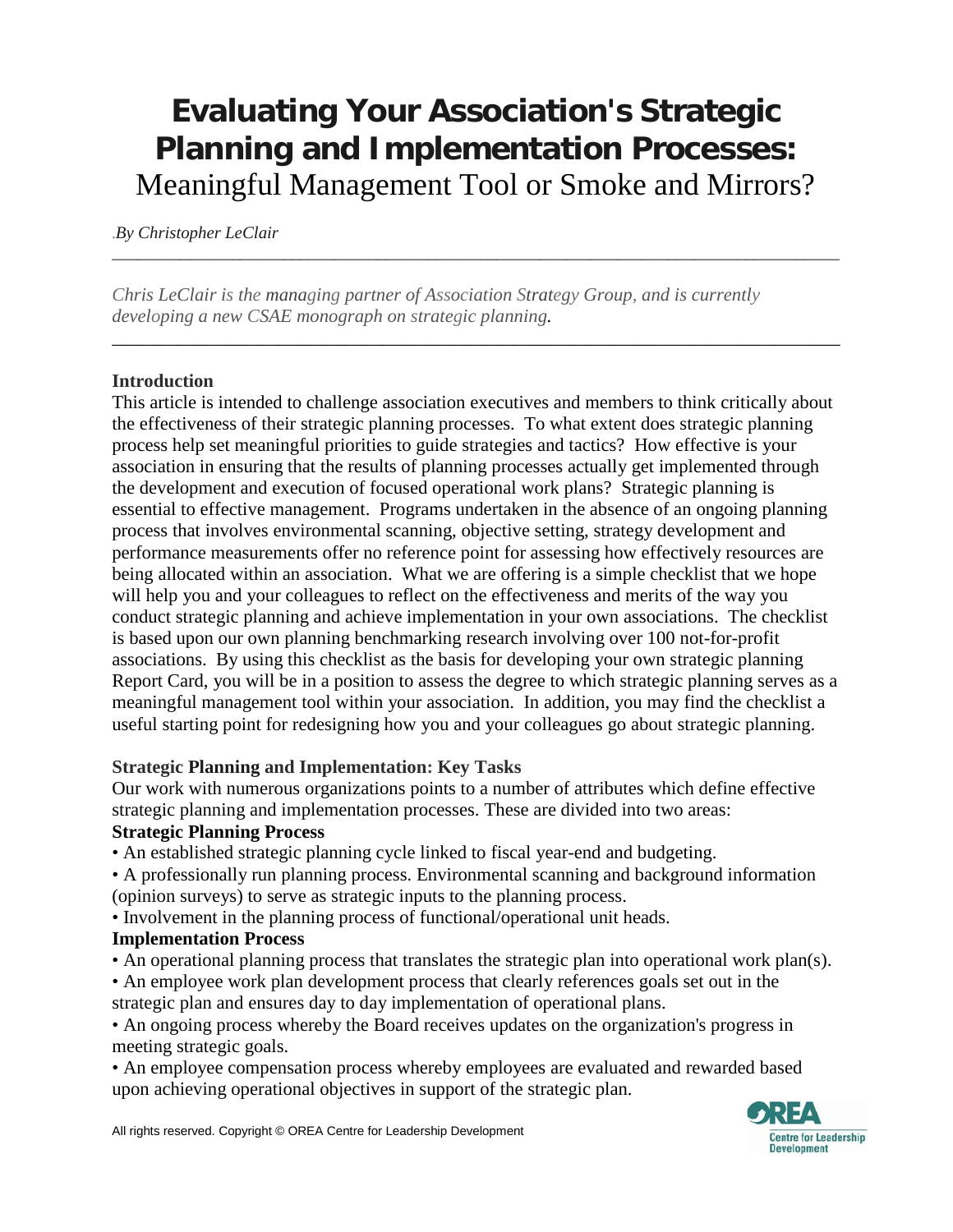• An ongoing program evaluation process whereby the impact of key strategies, tactics, and programs are rigorously assessed against defined objectives.

#### **Grading and Evaluating Your Organization's Strategic Planning Performance**

#### *Methodology*

Each of the 10 strategic planning and implementation tasks has been cast as a question focusing on whether or not an organization's existing processes ensure the execution of them. For each question, you are asked to respond with a number from 1-5 indicating the frequency in which your organization completes each of the required strategic planning/ implementation tasks. These are as follows:

#### **Score Frequency Indicator**

- 1 Very Rarely or Never
- 2 Occasionally
- 3 About Half of the Time
- 4 The Majority of the Time
- 5 All of the Time

## **Evaluation questions**

*By* using the above scoring methodology, you can now assess your overall strategic planning effectiveness by responding to the following questions:

1. Does your association have established strategic planning *cycle* linked to fiscal year-end and budgeting process? *(Circle one)* 

1 2 3 4 5 2. As part of your strategic planning process, your association regularly assesses the relevance of mission and objectives in relation to the membership you serve. *(Circle one)*

1 2 3 4 5 3. Does your association operate on the basis of a professionally run planning process, supported by an external facilitator and/or a staff person dedicated to lead the planning exercise? *(Circle one)* 

1 2 3 4 5

4. Does your association undertake environmental scanning and/or opinion surveys of key audience segments to serve as strategic inputs to the strategic planning process? *(Circle one)* 

1 2 3 4 5 5. Does your association have a planning process which ensures the active involvement process of functional/operational unit heads? *(Circle one)*

$$
\begin{array}{ccccccccc}\n1 & 2 & 3 & 4 & 5\n\end{array}
$$

6. Does your association follow up with a formal operational/planning process that translates the strategic plan into operational plan(s)? *(Circle one)*

1 2 3 4 5

7. Does your association have an employee work plan development process that clearly references goals set out in the strategic plan and ensures day to day implementation of operational plans? *(Circle one)*

1 2 3 4 5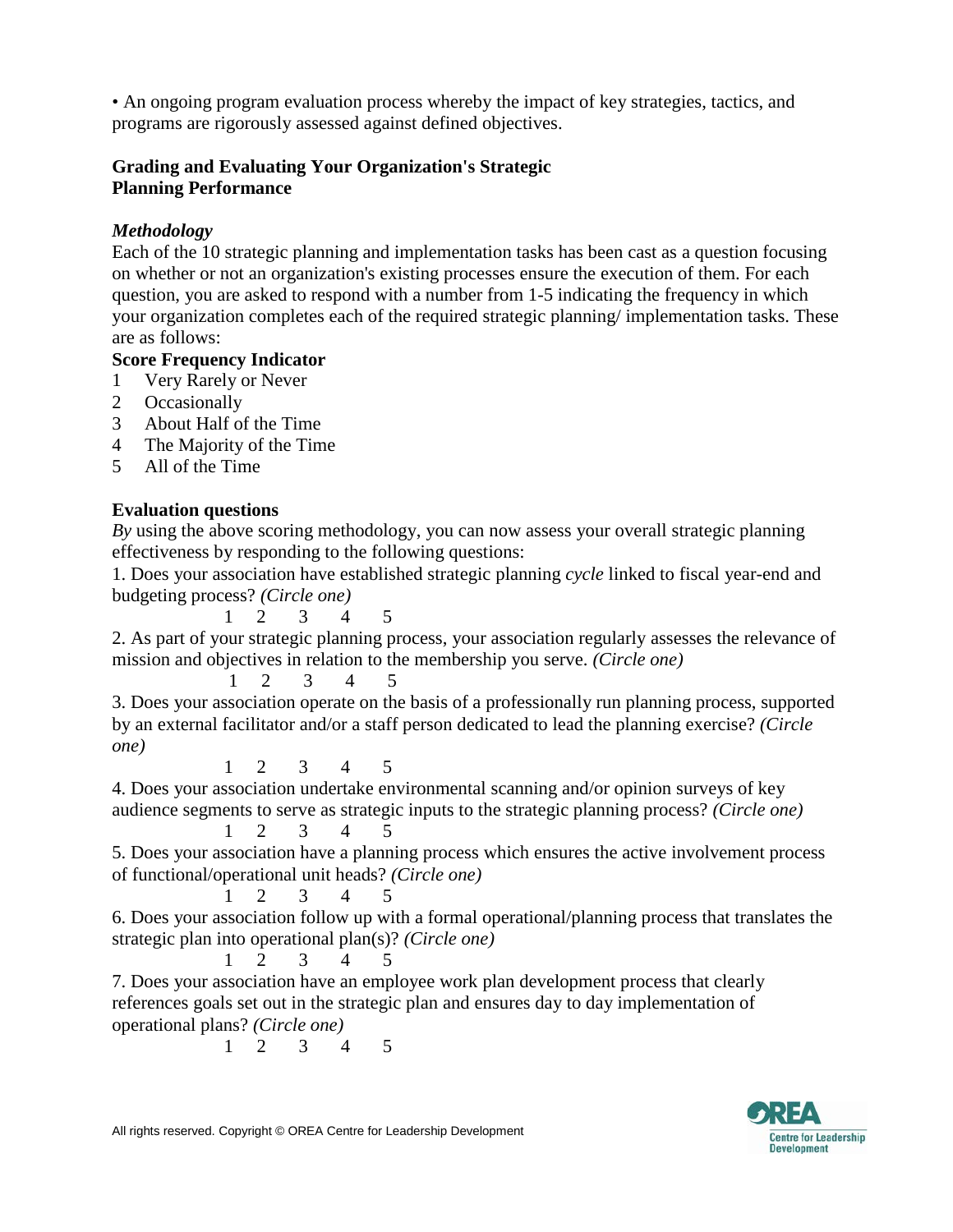8. Does your association have a quarterly reporting process whereby the Board of Directors receives updates on organization progress in meeting strategic goals set out in the strategic plan? *(Circle one)*

1 2 3 4 5

9. Does your association have an employee compensation process whereby employees are evaluated and rewarded based upon achieving operational objectives in support of the strategic communication plan? *(Circle one)*

1 2 3 4 5

l 0. Does your association undertake an ongoing program evaluation process whereby the impact of key strategies and tactics are rigorously assessed against defined objectives? *(Circle one)*

1 2 3 4 5

# **Calculating Your Organization's Strategic Planning Grade**

For grading purposes, you are asked to total your score based upon the 10 questions. The total numeric scores are then translated into a letter grade based upon the following:

| <b>Total Score</b> | Grade    |
|--------------------|----------|
| 42 or More         | A        |
| 37-42              | B        |
| $31 - 36$          | C        |
| $25 - 30$          | D        |
| 24 or less         | F (Fail) |

# **Reading Your "Report Card"**

To help your organization interpret their grades, we provide some general observations that accompany each grade. Such comments, by necessity, deal in generalities. However, they do offer the basis for an assessment of an association's effectiveness in using strategic planning as a salient management tool. (See page 20.)

# **Conclusions**

Measuring association strategic planning effectiveness is admittedly as much of an art as a science. Hopefully, the checklist and scoring system set out in this article provides you and your colleagues with one means by which to begin to critically assess your strategic planning and implementation processes. We also encourage you to use it as a framework to begin to reengineer how you go about strategic planning in your department.

- A Your organization represents a best practice in its approach to strategic planning and implementation. Within your organization strategic planning is a powerful management tool for setting priorities, defining strategies, and determining performance benchmarks.
- B Your organization is committed to a regular, formalized, strategic planning process that helps to set strategic priorities.
- C Your organization has undertaken some strategic planning in an effort to set strategic direction. However, the lack of a disciplined process in each of the key task areas probably means that the results of the planning process do not offer the degree of priority setting they are otherwise capable of providing the organization.